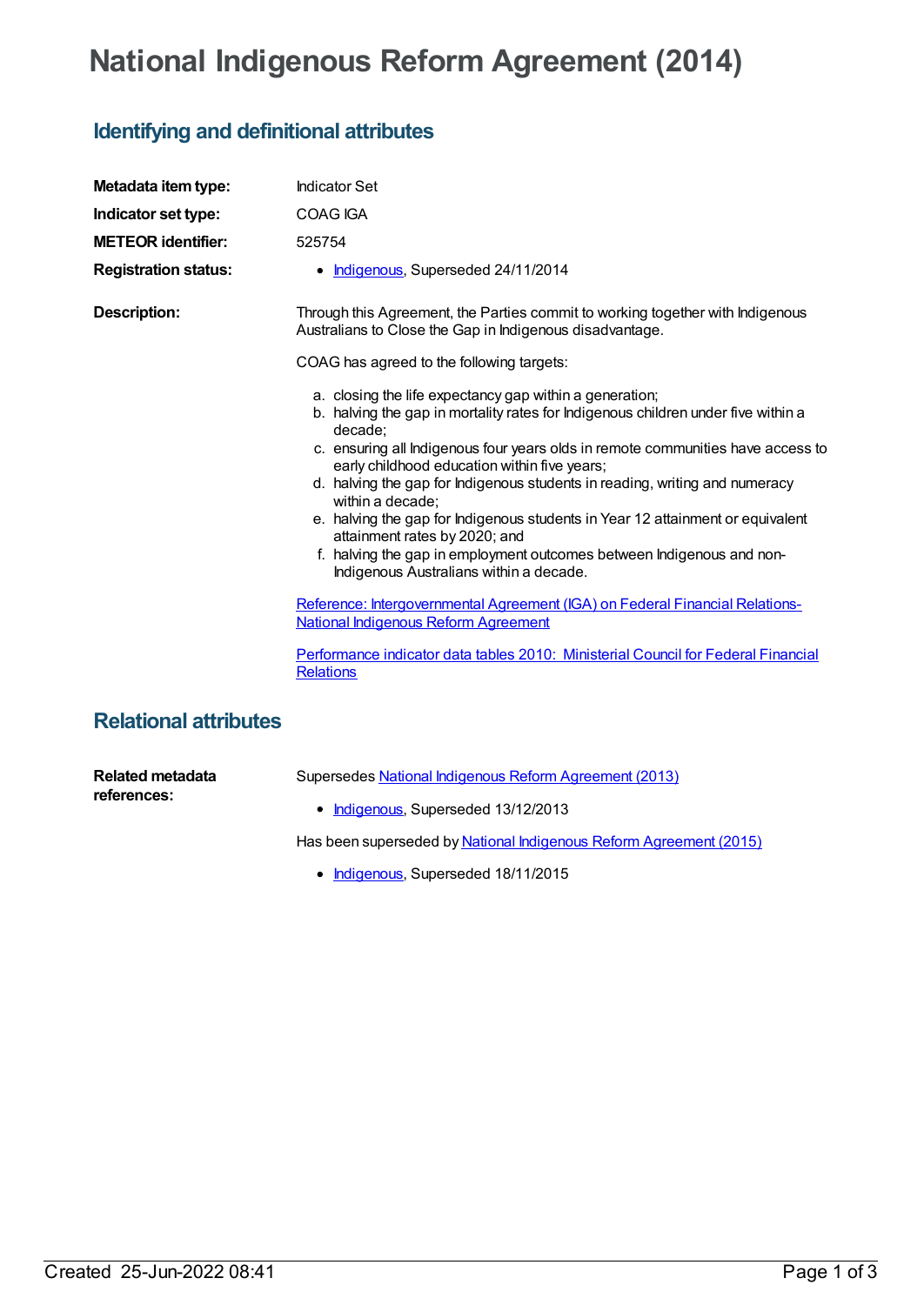| Outcome areas linked to<br>this Indicator set: | Indigenous Australians achieve health outcomes comparable to the broader<br>populationIndigenous, Standard 21/07/2010                                                                                                                                               |
|------------------------------------------------|---------------------------------------------------------------------------------------------------------------------------------------------------------------------------------------------------------------------------------------------------------------------|
|                                                | Indigenous children are born and remain healthylndigenous, Standard 21/07/2010                                                                                                                                                                                      |
|                                                | Indigenous children have access to affordable, quality early childhood education in<br>the year before full-time schoolingIndigenous, Superseded 01/07/2016                                                                                                         |
|                                                | Indigenous children have the same health outcomes as other Australian<br>childrenIndigenous, Standard 21/07/2010                                                                                                                                                    |
|                                                | Indigenous people of working age participate effectively in all sectors and at all<br>levels of the labour marketIndigenous, Standard 21/07/2010                                                                                                                    |
|                                                | Indigenous people remain healthy and free of preventable diseaseIndigenous,<br>Standard 21/07/2010                                                                                                                                                                  |
|                                                | Indigenous students meet basic literacy and numeracy standards and overall levels<br>of literacy and numeracy are improving Indigenous, Standard 21/07/2010                                                                                                         |
|                                                | Schooling promotes social inclusion and reduces the educational disadvantage of<br>children, especially Indigenous childrenIndigenous, Superseded 01/07/2016                                                                                                        |
|                                                | The Indigenous workforce age population has the depth and breadth of skills and<br>capabilities required for the 21st century labour marketIndigenous, Standard<br>21/07/2010                                                                                       |
| Indicators linked to this                      | National Indigenous Reform Agreement: PI01-Estimated life expectancy at birth.                                                                                                                                                                                      |
| Indicator set:                                 | 2014<br>Indigenous, Superseded 24/11/2014                                                                                                                                                                                                                           |
|                                                | National Indigenous Reform Agreement: PI02-Mortality rate by leading causes.                                                                                                                                                                                        |
|                                                | 2014<br>Indigenous, Superseded 24/11/2014                                                                                                                                                                                                                           |
|                                                | National Indigenous Reform Agreement: P103-Rates of current daily smokers,<br>2014<br>Indigenous, Superseded 24/11/2014                                                                                                                                             |
|                                                | National Indigenous Reform Agreement: PI04-Levels of risky alcohol consumption,                                                                                                                                                                                     |
|                                                | 2014<br>Indigenous, Superseded 24/11/2014                                                                                                                                                                                                                           |
|                                                | National Indigenous Reform Agreement: PI 05-Prevalence of overweight and                                                                                                                                                                                            |
|                                                | obesity, 2014<br>Indigenous, Superseded 24/11/2014                                                                                                                                                                                                                  |
|                                                | National Indigenous Reform Agreement: PI06-Under five mortality rate by leading<br>cause, 2014<br>Indigenous, Superseded 24/11/2014                                                                                                                                 |
|                                                | National Indigenous Reform Agreement: PI07-Proportion of babies born of low<br>birth weight, 2014<br>Indigenous, Superseded 24/11/2014                                                                                                                              |
|                                                | National Indigenous Reform Agreement: PI08-Tobacco smoking during pregnancy,<br>2014                                                                                                                                                                                |
|                                                | Indigenous, Superseded 24/11/2014                                                                                                                                                                                                                                   |
|                                                | National Indigenous Reform Agreement: PI09-Antenatal care, 2014<br>Indigenous, Superseded 24/11/2014                                                                                                                                                                |
|                                                | National Indigenous Reform Agreement: PI 10-The proportion of Indigenous<br>children aged 4 and 5 years who are enrolled in, and attending, a preschool<br>program in the year before full-time schooling, by remoteness, 2014<br>Indigenous, Superseded 24/11/2014 |
|                                                | National Indigenous Reform Agreement: PI 11-Percentage of students at or above<br>the national minimum standard in reading, writing and numeracy for Years 3, 5, 7<br>and 9, 2014<br>Indigenous, Superseded 24/11/2014                                              |